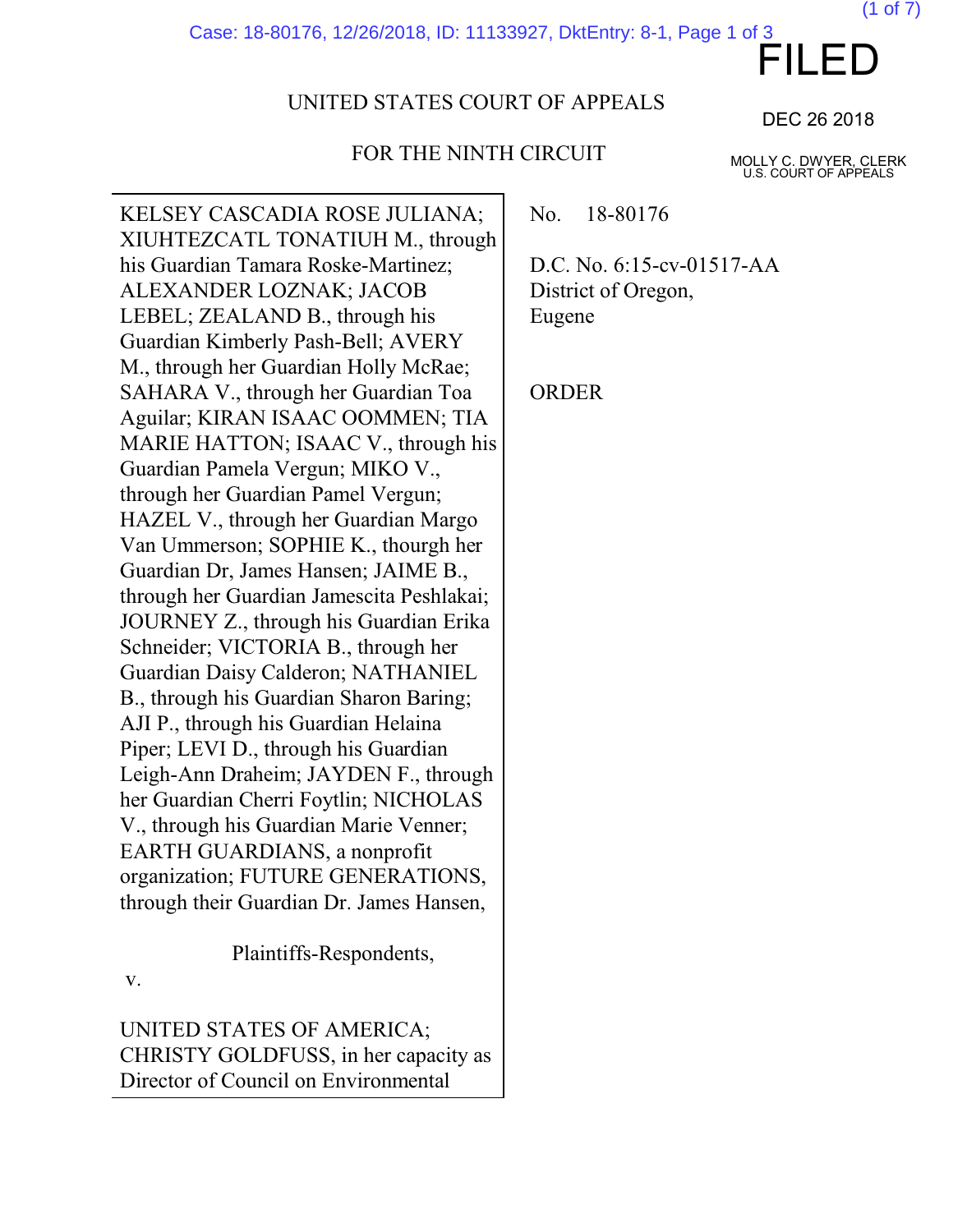Quality; SHAUN DONOVAN, in his official capacity as Director of the Office of Management and the Budget; JOHN HOLDREN, Dr., in his official capacity as Director of the Office of Science and Technology Policy; ERNEST MONIZ, Dr., in his official capacity as Secretary of Energy; U.S. DEPARTMENT OF THE INTERIOR; SALLY JEWELL, in her official capacity as Secretary of Interior; U.S. DEPARTMENT OF TRANSPORTATION; ANTHONY FOXX, in his official capacity as Secretary of Transportation; UNITED STATES DEPARTMENT OF AGRICULTURE; THOMAS J. VILSACK, in his official capacity as Secretary of Agriculture; UNITED STATES DEPARTMENT OF COMMERCE; PENNY PRITZKER, in her official capacity as Secretary of Commerce; UNITED STATES DEPARTMENT OF DEFENSE; ASHTON CARTER, in his official capacity as Secretary of Defense; UNITED STATES DEPARTMENT OF STATE; JOHN F. KERRY, in his official capacity as Secretary of State; GINA MCCARTHY, in her official capacity as Administrator of the EPA; OFFICE OF THE PRESIDENT OF THE UNITED STATES; U.S. ENVIRONMENTAL PROTECTION AGENCY; U.S. DEPARTMENT OF ENERGY; DONALD J. TRUMP, in his official capacity as President of the United States,

Defendants-Petitioners.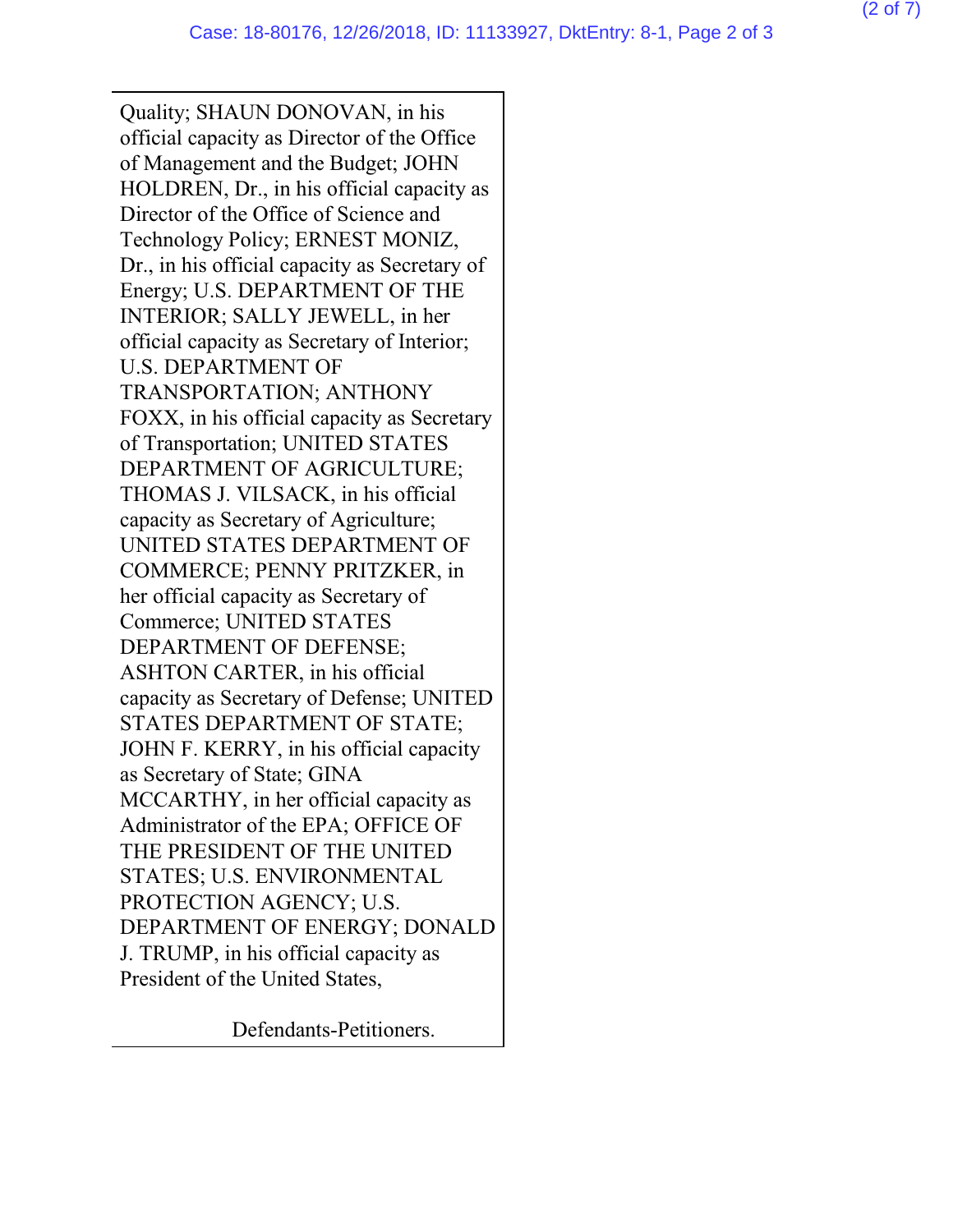BEFORE: THOMAS, Chief Judge, and BERZON and FRIEDLAND, Circuit Judges.

The district court certified this case for interlocutory appeal pursuant to 28 U.S.C. § 1292(b), finding "that each of the factors outlined in § 1292(b) have been met . . . ." Thus, the district court "exercise[d] its discretion" in certifying the case for interlocutory appeal, noting that it did "not make this decision lightly."

An interlocutory appeal under 28 U.S.C. § 1292(b) is authorized when a district court order "'involves a controlling question of law as to which there is substantial ground for difference of opinion' and where 'an immediate appeal from the order may materially advance the ultimate termination of the litigation.'" *Reese v. BP Expl. (Alaska) Inc.*, 643 F.3d 681, 687–88 (9th Cir. 2011) (quoting 28 U.S.C. § 1292(b)). The district court properly concluded that the issues presented by this case satisfied the standard set forth in § 1292(b) and properly exercised its discretion in certifying this case for interlocutory appeal.

The petition for permission to appeal pursuant to 28 U.S.C. § 1292(b) is granted. Within 14 days after the date of this order, petitioners shall perfect the appeal in accordance with Federal Rule of Appellate Procedure 5(d). All pending motions are denied as moot.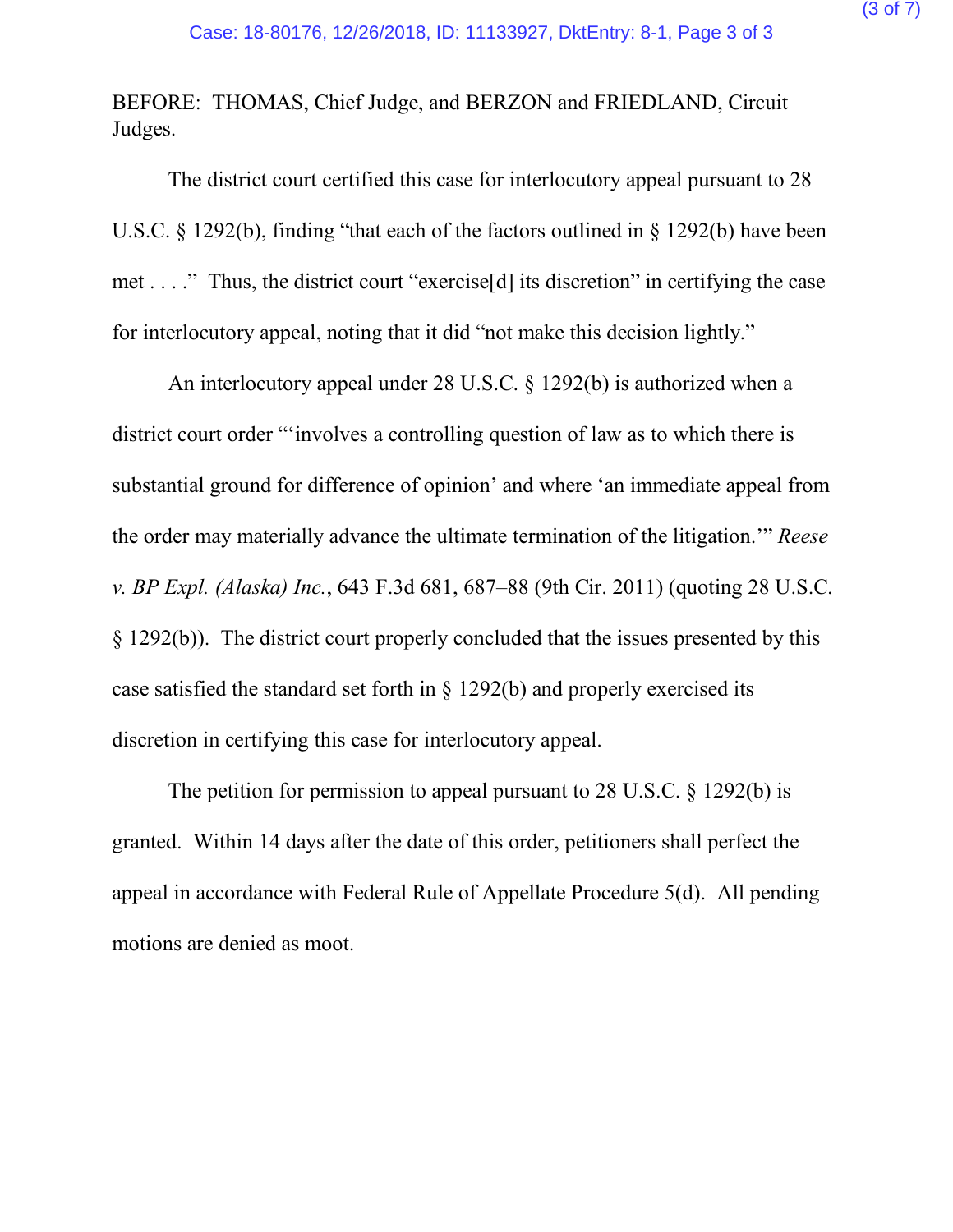*Juliana v. United States*, No. 18-80176

FRIEDLAND, Circuit Judge, dissenting:

In the process of granting certification, the district court expressed that it does not actually think that the criteria for certification are satisfied. Because I read 28 U.S.C. § 1292(b) to give discretion to district judges to determine whether an immediate appeal will promote judicial efficiency—and to authorize only those interlocutory appeals that the district judge believes will do so—I think the district court's statements prevent us from permitting this appeal.

Appellate review is ordinarily available only after a district court has entered a final judgment. 28 U.S.C. § 1291. As the Supreme Court has explained, this foundational default rule serves "important purposes," including "emphasiz[ing] the deference that appellate courts owe to the trial judge as the individual initially called upon to decide the many questions of law and fact that occur in the course of a trial," "avoid[ing] the obstruction to just claims that would come from permitting the harassment and cost of a succession of separate appeals," and "promoting efficient judicial administration." *Firestone Tire & Rubber Co. v. Risjord*, 449 U.S. 368, 374 (1981) (internal quotation marks and citations omitted). And while § 1292(b) allows departures from that rule in limited instances, certification of interlocutory appeals should be granted only in "exceptional circumstances." *Coopers & Lybrand v. Livesay*, 437 U.S. 463, 475 (1978).

A district court may certify an order for interlocutory appeal under § 1292(b) only if it is "of the opinion" that (1) the "order involves a controlling question of law as to which there is substantial ground for difference of opinion," and (2) "an immediate appeal from the order may materially advance the ultimate termination of the litigation." 28 U.S.C. § 1292(b). The Supreme Court indicated that it believes this case involves controlling questions as to which there are substantial grounds for difference of opinion. *United States v. U.S. District Court*, 139 S. Ct. 1 (July 30, 2018) (mem) ("The breadth of

1

(4 of 7)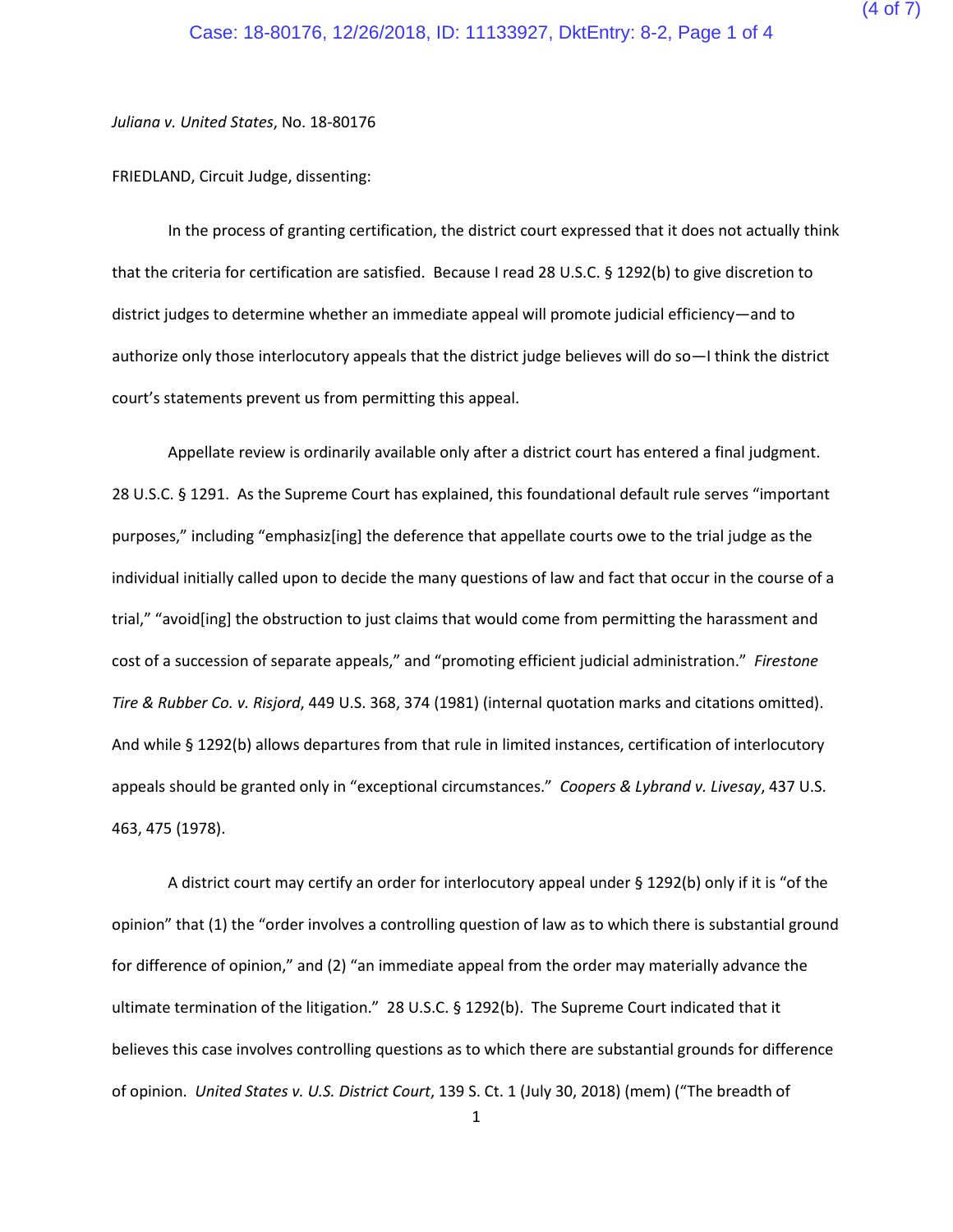## (5 of 7)

#### Case: 18-80176, 12/26/2018, ID: 11133927, DktEntry: 8-2, Page 2 of 4

respondents' claims is striking, however, and the justiciability of those claims presents substantial grounds for difference of opinion."); *see also United States v. U.S. District Court*, — S. Ct. —, 2018 WL 5778259, at \*1 (Nov. 2, 2018) (mem) (referencing the Court's July 30th order as "noting that the 'striking' breadth of plaintiffs' claims 'presents substantial grounds for difference of opinion'"). We referenced that assessment in our own order granting Petitioners' motion for a temporary stay to allow time for consideration of pending motions. Order, *United States v. U.S. District Court*, No. 18-73014, Dkt. 3 (9th Cir. Nov. 8, 2018).

Apparently in response, the district court certified its motion to dismiss, judgment on the pleadings, and summary judgment orders for immediate appeal. Reading the certification order as a whole, however, I do not believe that the district court was actually "of the opinion" that "an immediate appeal from [these orders] [would] materially advance the ultimate termination of the litigation"—nor did it meaningfully "so state." 28 U.S.C. § 1292(b). The district court emphasized that "[t]rial courts across the country address complex cases involving similar jurisdictional, evidentiary, and legal questions as those presented here without resorting to certifying for interlocutory appeal," and the court said that it stood "by its prior rulings on jurisdictional and merits issues, as well as its belief that this case would be better served by further factual development at trial." *Juliana v. United States*, No. 6:15-CV-01517-AA, 2018 WL 6303774, at \*3 (D. Or. Nov. 21, 2018). But the court then suggested that, because of the Supreme Court's statements and our repetition thereof in what the court called an "extraordinary Order," it was "find[ing] that each of the factors outlined in § 1292(b) [were] met." *Id.*

Although the district court's statement that the § 1292(b) factors were met would ordinarily support certification, here it appears that the court felt compelled to make that declaration even though—as the rest of its order suggests—the court did not believe that to be true. This is very concerning, because § 1292(b) reserves for the district court the threshold determination whether its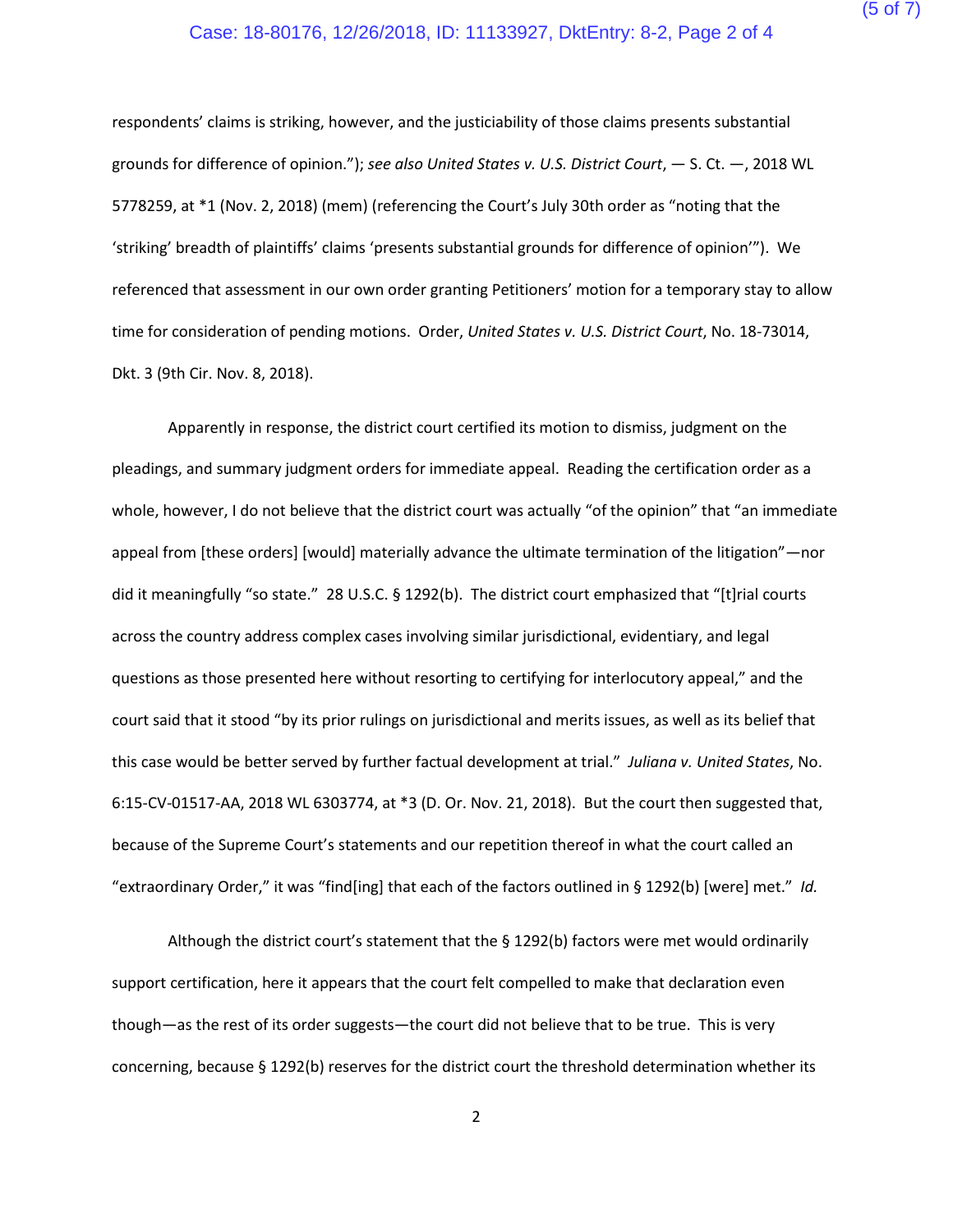two factors are met. The statutory scheme makes particular sense with respect to the second factor, because although we and the Supreme Court may be as well-positioned as the district court to consider whether § 1292(b)'s purely legal first requirement is satisfied, the district court—having, among other things, direct experience with the parties, knowledge of the status of discovery, and the ability to sequence issues for trial—is far better positioned to assess how to resolve the litigation most efficiently. Neither we nor the Supreme Court had expressed a view on that second requirement, but it seems the district court interpreted our orders as mandating certification anyway.<sup>[1](#page-5-0)</sup>

Section 1292(b) respects the district court's superior vantage point and its particular, critical role in the judicial process by allowing an interlocutory appeal only when the district court is "of the opinion"

 $\overline{a}$ 

<span id="page-5-0"></span><sup>&</sup>lt;sup>1</sup> It is also concerning that allowing this appeal now effectively rewards the Government for its repeated efforts to bypass normal litigation procedures by seeking mandamus relief in our court and the Supreme Court. If anything has wasted judicial resources in this case, it was those efforts. *See* Petition for Writ of Mandamus to the United States District Court for the District of Oregon and Request for Stay of Proceedings in District Court, *United States v. U.S. District Court*, No. 17-71692, Dkt. 1 (9th Cir. June 9, 2017) (requesting a stay of district court proceedings and relief from the Ninth Circuit); Petition for a Writ of Mandamus and Emergency Motion for a Stay of Discovery and Trial Under Circuit Rule 27-3, *United States v. U.S. District Court*, No. 18-71928, Dkt. 1 (9th Cir. July 5, 2018) (same); Application for a Stay Pending Disposition by the United States Court of Appeals for the Ninth Circuit of a Petition for a Writ of Mandamus to the United States District Court for the District of Oregon and Any Further Proceedings in This Court and Request for an Administrative Stay, *United States v. U.S. District Court*, No. 18A65 (U.S. July 17, 2018) (requesting a stay from the Supreme Court pending Ninth Circuit review of mandamus petition); Petition for a Writ of Mandamus Requesting a Stay of District Court Proceedings Pending Supreme Court Review, Emergency Motion Under Circuit Rule 27-3, *United States v. U.S. District Court*, No. 18-72776, Dkt. 1 (9th Cir. Oct. 12, 2018) (requesting a stay of district court proceedings from the Ninth Circuit pending Supreme Court review of mandamus petition); Application for a Stay Pending Disposition of a Petition for a Writ of Mandamus to the United States District Court for the District of Oregon and any Further Proceedings in this Court and Request for an Administrative Stay, *In re United States, Applicants*, No. 18A410 (U.S. Oct. 18, 2018) (bypassing the Ninth Circuit and requesting mandamus relief from the Supreme Court); Petition for a Writ of Mandamus and Emergency Motion Under Circuit Rule 27-3, *United States v. U.S. District Court*, No. 18-73014, Dkt. 1 (9th Cir. Nov. 5, 2018) (requesting a stay of district court proceedings and relief from the Ninth Circuit).